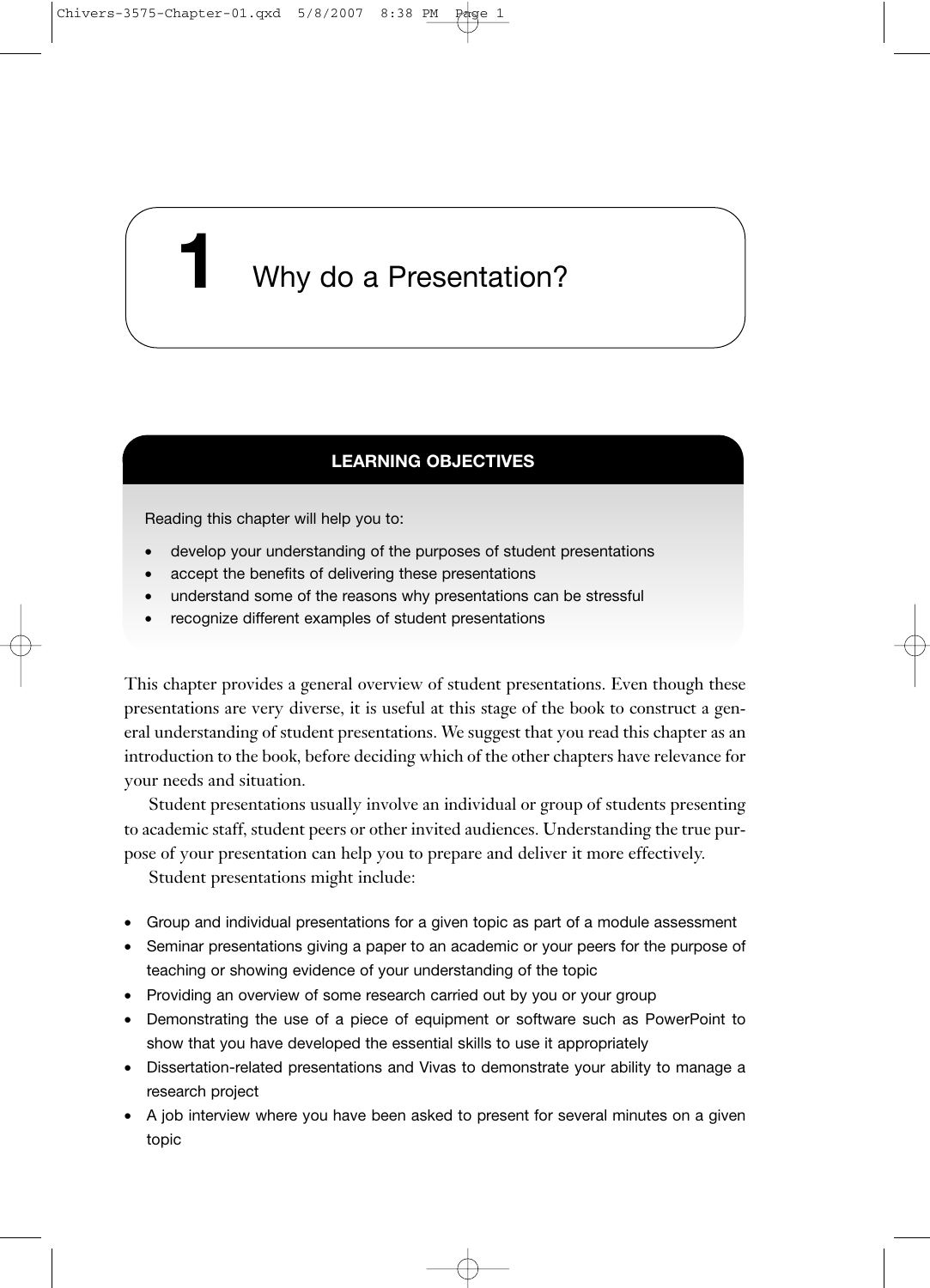We outline some examples of these later in the chapter. We hope you will find them useful for improving your understanding of the factors that need to be considered when developing your presentations.

To help you achieve the learning objectives for this chapter we have divided it into four parts:

- 1 Purposes of student presentations
- 2 Pressures and problems of giving presentations
- 3 Benefits of student presentations
- 4 Examples of student presentations

## 1 Purposes of student presentations

There are many reasons why students are asked to give presentations and these will be influenced by your academic course and situational and organizational factors.

The purpose and circumstances of your presentation will influence its style, content and structure. Most presentations will involve a combination of purposes but it may be helpful to think about the different features of each of these presentations.

Student presentations may be given for the purposes of:

- Advocacy/persuasion
- Training
- Teaching and learning
- **Informing**
- **Assessment**

By exploring these purposes, we can begin to understand the style that will need to be developed.

#### Advocacy/persuasion

This presentation usually involves persuading members of the audience to take some action or make a decision. Examples could include:

- support a cause
- join a student society
- vote for an individual to take up a role on a committee
- buy a product or service
- choose the best candidate for the job

This type of presentation will need a combination of relevant factual content delivered in a convincing and confident style. You will need to communicate clearly and succinctly.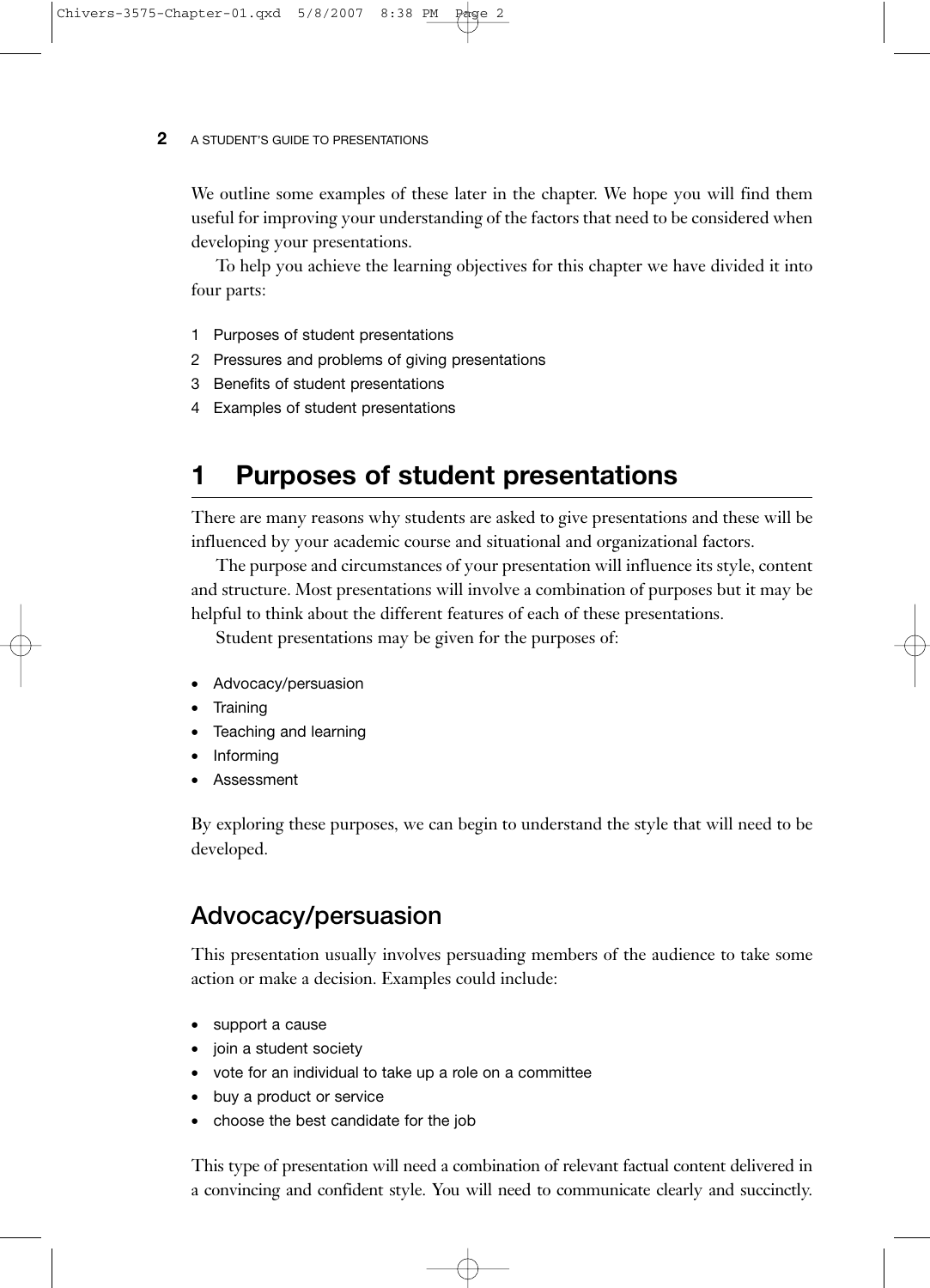$Chivers-3575-Chapter-01.qxd 5/8/2007 8:38 PM$ 

Some emotions such as enthusiasm or passion may be used in your delivery if you think this is appropriate, but you need to make sure that you do not embarrass yourself or the audience. You may also have to deal with some emotional reactions from the audience such as anger or ridicule. You will need to give a confident performance and deal effectively with their comments, manage the crowd and limit any negative reactions. As with all types of presentations it is crucial to keep control, especially when there are contributions and responses from the audience. We discuss this in more detail in Chapter 3. Example 6 at the end of this chapter involves some advocacy by persuading the recruitment panel that you are the best candidate for the job.

#### **Training**

This type of presentation includes examples where students may demonstrate their skills in the use of equipment and also their skills as a trainer or teacher. These types of presentations may be used to practise, demonstrate and eventually assess the level of these skills and techniques.

Examples include:

- Demonstrating the use of a piece of equipment
- Demonstrating a medical procedure
- Training someone in the use of a software package
- Training a novice to use a piece of first aid equipment
- Demonstrating your communication skills as a trainer
- Demonstrating professional practice such as an interview technique, counselling skills or classroom management techniques.

In many vocational and professional courses, students have to learn the skills to use a range of equipment or demonstrate their communication skills. Presentations can also be used on these courses as opportunities for practice and rehearsal before the student is formally assessed and expected to perform in real life situations such as during their placements or probationary periods in employment.

Many first aid courses use this technique so that the participants can develop the key skills needed for proficiency. Health courses such as radiography are examples where the student will have to demonstrate the use of the equipment to a high level of proficiency before they work with patients.

Nurses and other health professionals need to learn the training techniques to communicate effectively on health promotion programmes. These techniques can be developed and practised in this type of presentation which can offer 'safe spaces' in which to develop these skills.

If you can think of presentations as opportunities for your own development, they may seem less daunting to you and indeed, this approach may help you to gain more benefit from preparing and delivering your presentations.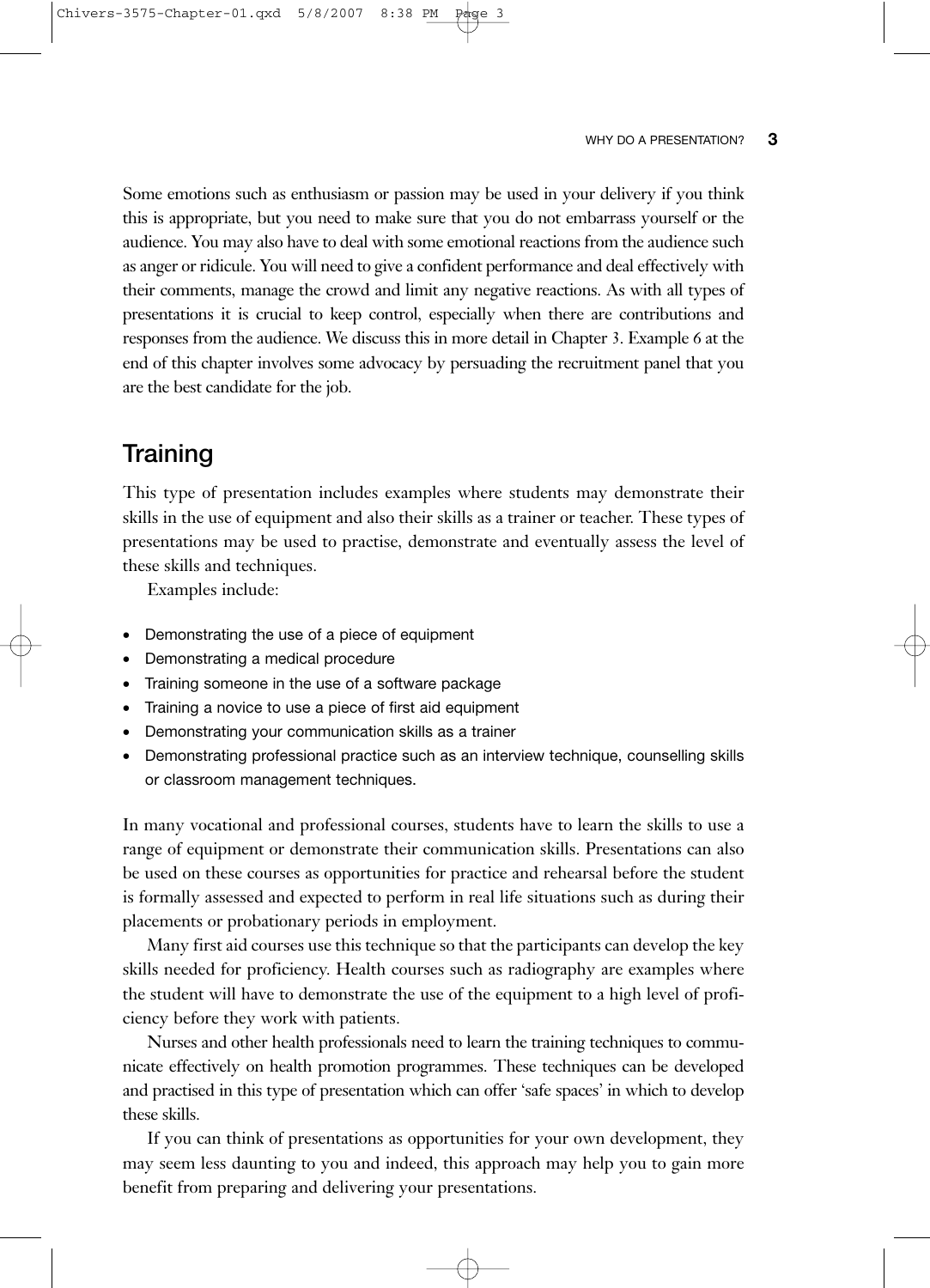Immediate feedback can be an integral part of this type of presentation especially on the occasions when no formal assessment is given. The tutor may interrupt the session to ask for clarification or suggest an improvement that could be rehearsed several times until the student becomes more confident. Members of the audience may suggest ideas and changes for improvement. Role playing may be used so that students explore the skill or issue from a range of perspectives, then share ideas in a plenary session. Training presentations should result in learning for all the participants but we discuss this below. Examples 4 and 5, at the end of this chapter, are this type of presentation.

### Teaching and learning

Almost all presentations should have some elements of teaching and learning as part of their purpose. However for the purposes of this book it is useful to explore this as a specific purpose and to do this we have chosen a few examples where presentations are used for:

- Developing a deeper understanding of a topic or text
- Covering specific areas of the curriculum in more detail
- Explaining an experiment or cooking process
- Inviting a visiting expert to speak on a given topic

The content of this presentation is usually focused on a topic area relevant to a course or module being studied. This may involve new research and knowledge that extends how the topic has previously been taught by the tutors. It may also involve 'repackaging' knowledge already covered or further exploration of the topic by looking at different perspectives. An example of this could be where a group of students are asked to present on the topic 'Globalization' from the different perspectives of a farmer in a developing country, a small manufacturing organization in England and a multinational organization that has offices on four continents. Sometimes, these types of student presentations are used to explore areas of a curriculum in greater detail than has been covered in lectures. This helps the presenters to develop deeper knowledge and the audience to broaden their understanding of the topic and may be the reason why the academic has included presentations in the module.

All of the examples at the end of this chapter incorporate some teaching and learning but Examples 2, 3 and 4 have a strong teaching and learning purpose.

#### Informing

In some circumstances this could be seen as similar to teaching but the aim of this type of presentation could be to communicate as much information as possible in the time available. The purpose of the presentation may be to: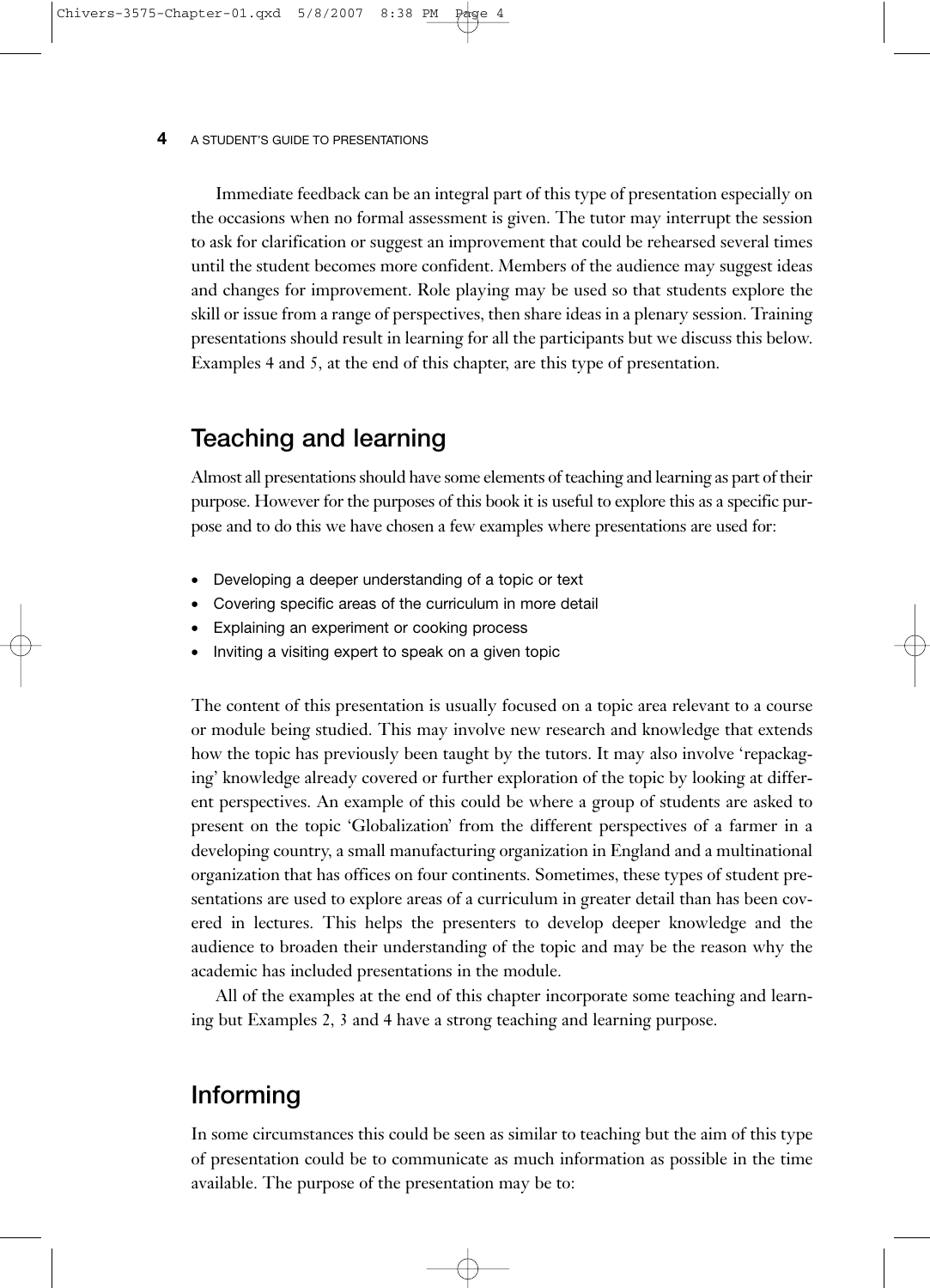#### WHY DO A PRESENTATION? 5

- Describe a new policy
- Outline a set of instructions
- Give a progress report on some research or development

This type of presentation is used in many organizations where students or employees are expected to report progress at key stages of a project. It provides evidence of ongoing work and can be used as a subtle measure of control where individuals work to meet deadlines set for dates of these progress reports. Many employers expect academic courses to have provided opportunities for students to develop their presentation skills so that they could communicate effectively in the organizational environment.

For a student situation, a Viva could have this purpose where the function is to present your research aims and results then answer questions from the audience. Examples 1 and 5 in this chapter describe this type of presentation.

#### Assessment

Student presentations are frequently assessed and may be awarded a percentage of the marks that contribute to the overall module mark and credits. However, some presentations may not be assessed but used as an opportunity for students to practise and further develop their presentation skills, without the anxiety of earning marks for the quality of their performance. There is a tension here for students, as most presentations need quite a lot of preparation time. This time may only be seen as worthwhile if it earns marks towards completion of a unit or module of study. Equally, it can influence students to withdraw from non-assessed presentations or use a minimum of effort for such events, seeing them as less important for their learning and achievement. This focus on marks earned, rather than experience gained, may influence some tutors to only use assessed presentations.

Use of assessment can have a positive advantage. For some students, presentations offer opportunities to earn a higher proportion of marks than they might achieve for the written part of their assessment. They may be better communicators and presenters in their use of speech, visuals or technology than in a written mode. These students may feel they need this book less for the general ideas about presentation skills but can use it more for the suggestions about content development. We cover assessment in all the examples at the end of this chapter but discuss assessment in more detail in Chapter 9.

### 2 Pressures and problems of giving presentations

We intend this book to provide you with positive advice and encouragement but we do recognize that presentations are not always popular with students. We think it will be useful to outline some of the problems to reduce or even remove your fears.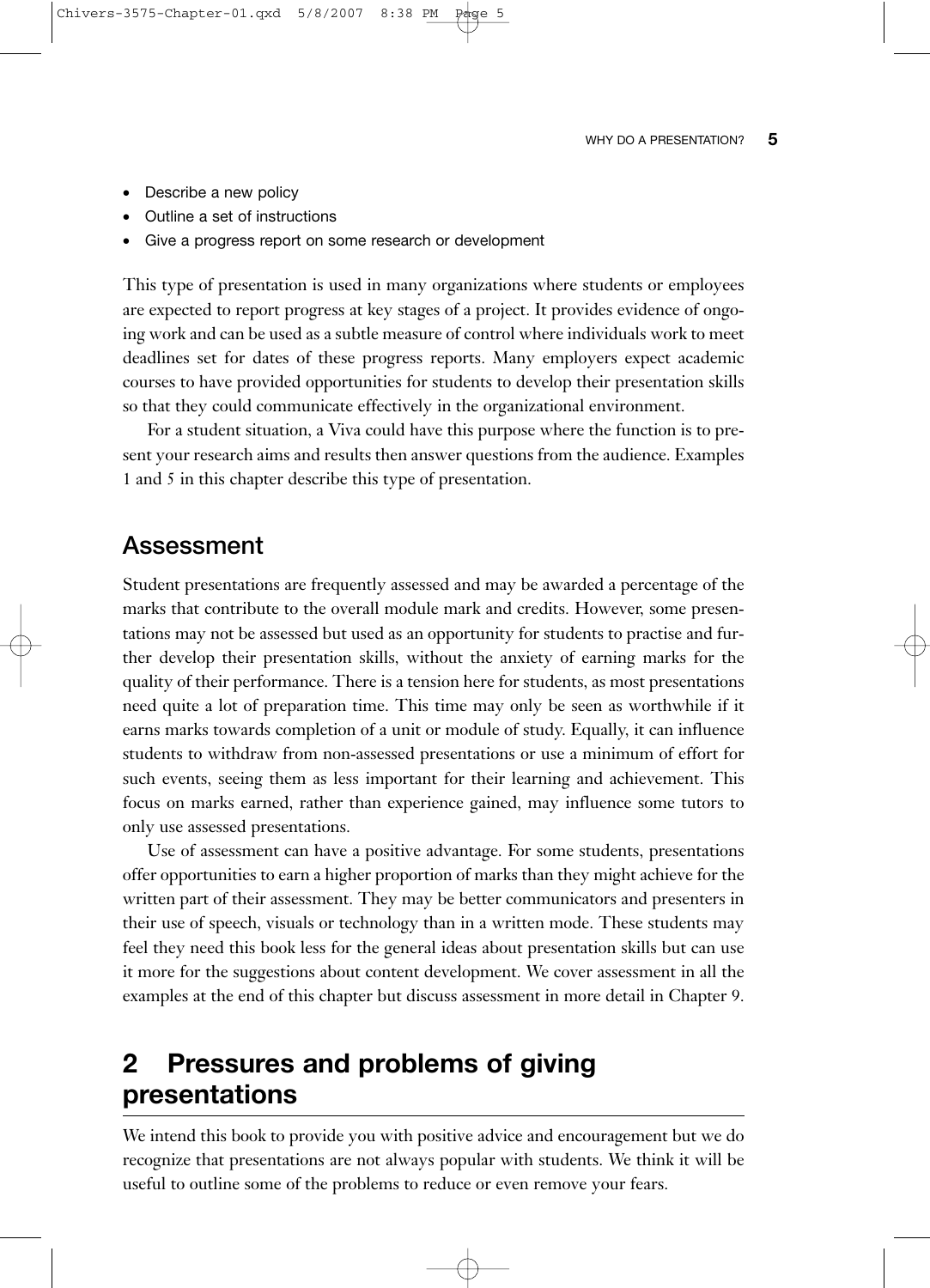#### • I would prefer to write an essay rather than deliver a presentation!

You may think presentations are more difficult to deliver than having to complete an essay or report for an assignment. They can certainly increase your anxiety levels and you may think that you actually have to work harder for a presentation than for an assignment. Whilst this may not be true, your higher anxiety levels may cause you to believe this and you may not use your time as effectively in the preparation, because of this anxiety.

You may feel more nervous about reading your work aloud in a presentation than the more private situation where an academic reads your written work alone and no-one from your peer group sees the quality of your work.

We discuss how to deal with this in Chapters 3 and 5. You might also find some useful advice in Chapter 6.

• I only seem to learn from the content of my own presentations but not when I have to listen to other students. There is no point attending the other presentations!

This is a frequent complaint from students and a real challenge to academics for how to use presentations as a good learning experience for everyone involved. We hope that using this book will help to eliminate this attitude but it is useful to remember that if you feel like this, so will your audience, therefore, think about what you can do to make sure that they learn something from your presentation and find it interesting! Chapter 10 will be useful to help with this problem. Chapter 6 provides some useful tips for keeping the audience involved and Chapter 7 will encourage you to think about developing content that is interesting and relevant to modules being studied.

#### I do not know enough about the topic to give a presentation!

Presentations can also be stressful if you are asked to present on a topic about which you have only a limited knowledge. In these situations you may need to use a large amount of preparation time to develop new knowledge before you feel confident enough to prepare and plan the presentation. Whilst you may see this as stressful and a disadvantage of presentations, in some circumstances, this is exactly why they are chosen as a method of assessment. They force you to develop new knowledge and to prepare well for the event. Use Chapter 5 to help you with this.

• There is so much information on the topic I cannot decide what to include and what to leave out!

In this situation, you may feel overwhelmed by the size of the topic and experience feelings of panic when you have to make decisions about the content. There will probably be some guidance and advice in tutorials to help you decide what to include and what to leave out. Chapter 7 will also help you to cope with this situation.

• I am nervous of using technology in public

To some extent, this is less of a problem for the younger students who will probably have developed higher levels of ICT skills at school, compared with mature students who may be less experienced. Using technology may be a real problem for mature students. Some presentations are designed to provide opportunities for practice. We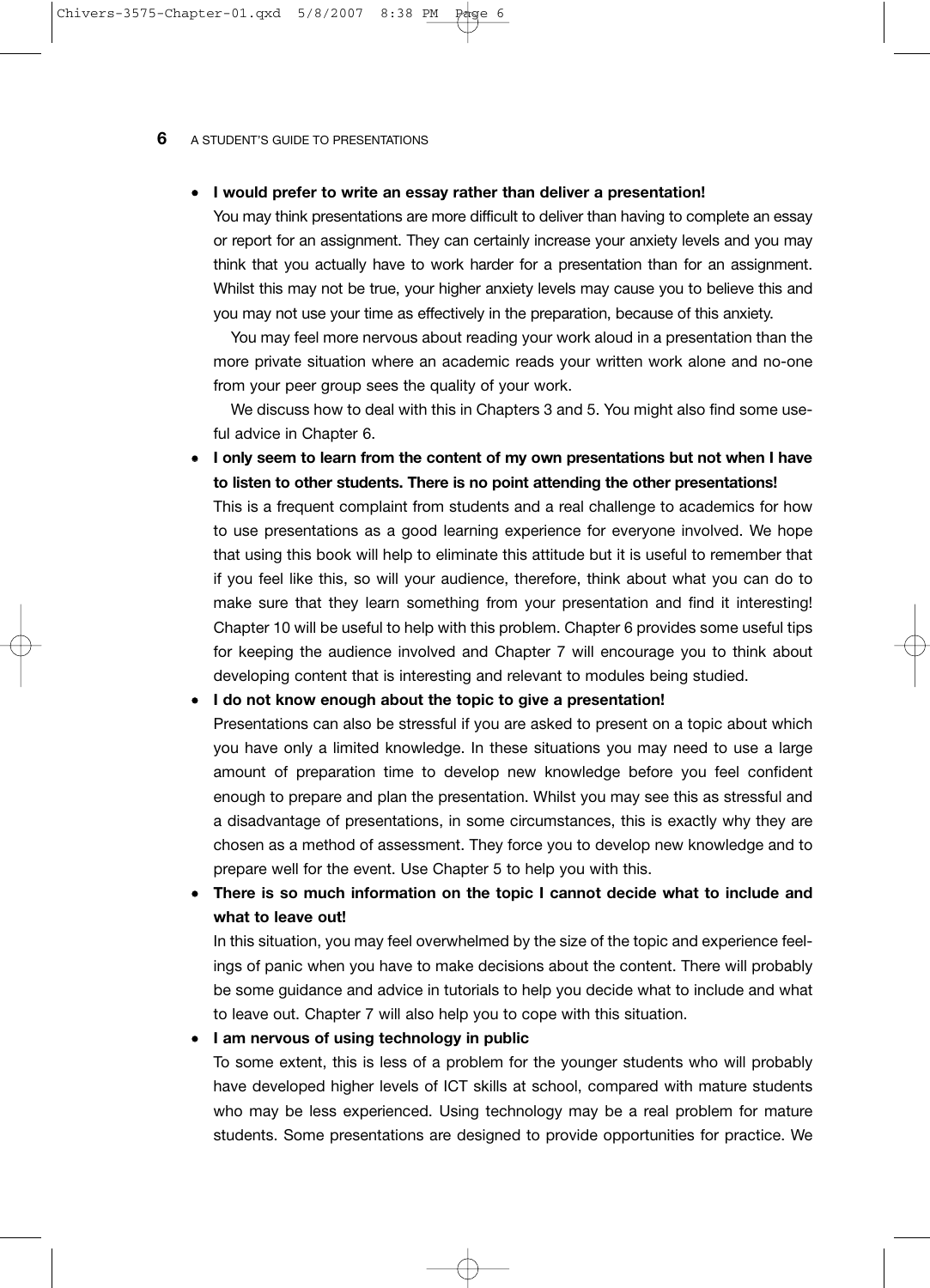outline an example of this within the purposes section on Training, earlier in this chapter. Chapters 8 and 9 will also be useful to help you deal with this problem and will help you to use technology to improve the presentation.

• I am always nervous about speaking in a public situation

Most people feel nervous about the public performance required for a presentation, even if the audience is only one or two people instead of a larger group. Whilst good preparation and rehearsal will help to reduce some of the nerves, it is only through practice that you will learn to use your nervousness in a positive way that helps your performance. Chapter 3 gives some useful tips. Some students say they feel more nervous when presenting to other students on their courses than when presenting to people who they do not know such as for a job interview. You may find it useful to think about whether judgment by your peers may seem more daunting than by strangers. Whichever preference you have, we discuss how to deal with an audience in Chapter 6.

• Group presentations are usually a problem. I usually feel that I do more of the work than other group members!

You may experience higher anxiety levels preparing for and delivering a group presentation than for an individual presentation. Problems with group behaviour may divert attention away from the real preparation tasks and more time can be spent arguing or discussing what needs to be done instead of actually doing the work needed to complete the preparation. These are discussed in Chapter 4 which offers suggestions for how to work well together.

• I think I could earn higher marks for an individual presentation than for a group presentation!

Sometimes this is experienced by students who have previously had problems working for a group presentation. You may believe that you could earn higher marks because you are more capable than other group members, or that the group pressures divert energy away from good content development. Whilst this may be true in some situations, many tutors use group presentations as opportunities to develop the team working and project management skills that many employers say are essential in the workplace. On many academic courses the assessment procedures are monitored and adjusted to make sure that final marks reflect the true ability of the individual student rather than the group members, so a group mark may only be a small proportion of the total marks for the module.

In spite of these concerns, presentations are a frequent experience in education and you will probably have to deliver several on your courses, so it is useful to recognize the benefits as well as the problems. When presentations have been completed, students frequently claim to have enjoyed the experience and report feelings of exhilaration and a sense of achievement. We discuss these benefits briefly below.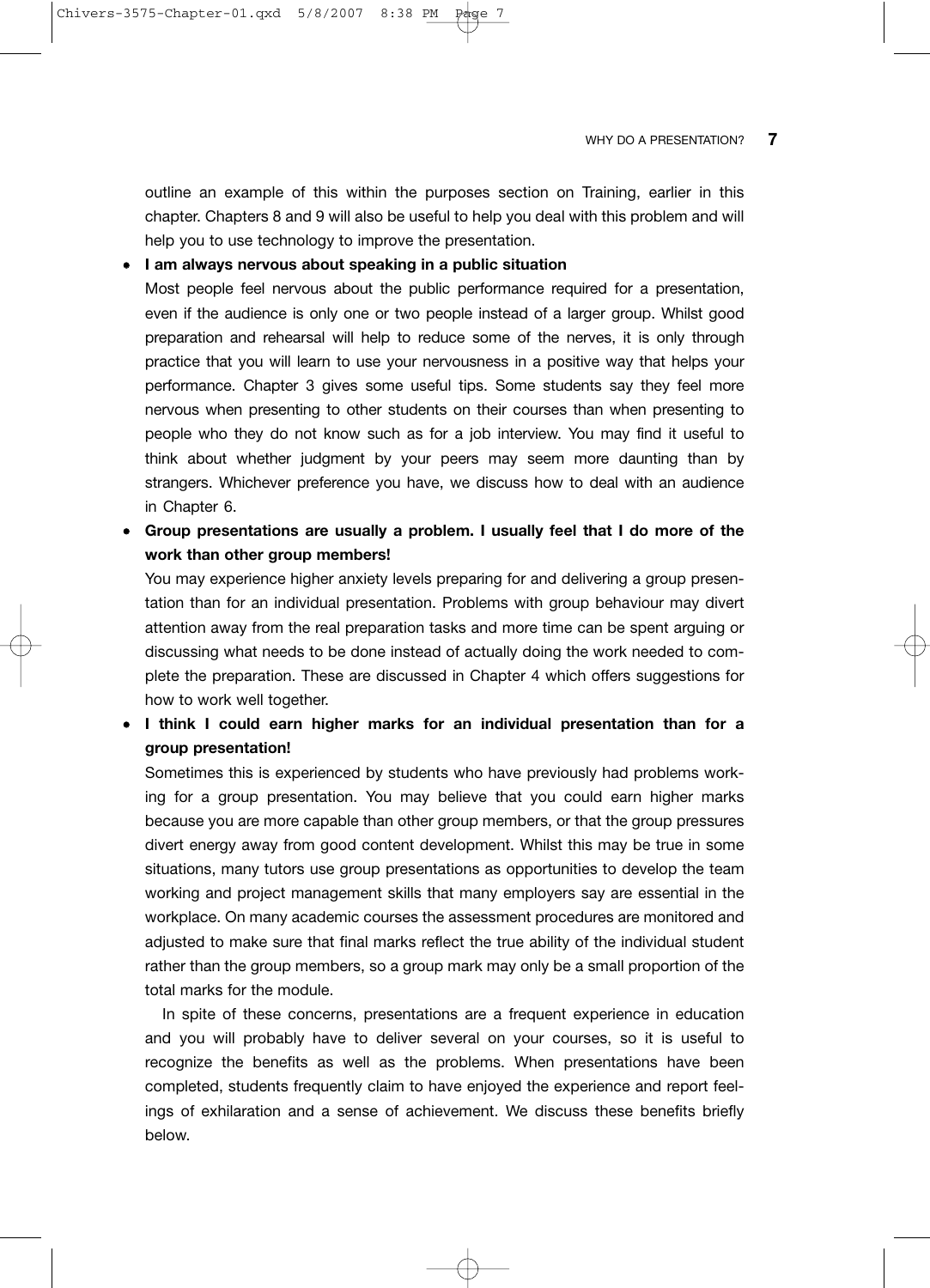## 3 Benefits of student presentations

As with the variety of purposes, the benefits of student presentations will be influenced by the situation but they can be summarized as providing opportunities for:

- Student-centred participation in their learning
- Developing new knowledge and different perspectives on a topic
- Practice in a known environment/situation
- Increasing confidence to speak and present in front of an audience
- Improving marks earned for a module assessment
- Developing a wide range of communication and presentation skills
- Preparation for skills needed in the workplace
- An exchange of roles and perspectives from audience to presenter

#### Student-centred participation in their learning

Presentations offer variety and challenges that contrast with regular delivery by an academic lecturer. Students can sometimes be more willing to learn from the poor and good performances of their peers than from their tutors. Presentations can also be used as an effective form of peer learning. By taking responsibility for preparing and delivering a presentation, you take an active role in the process of your learning.

### Develop new knowledge and perspectives on a topic

Presentations offer opportunities for developing skills and knowledge together. This process can strengthen learning and enthusiasm for further knowledge. If the presentation is effective, the audience should have learned something new and increased their interest about the topic. We sometimes remember information when we have heard it from an unusual source or one that is different. Tutors can learn new ideas from student perspectives which can influence their teaching and delivery.

#### Practice in a known environment/situation

Presentations offer opportunities for students to practise performing in a fairly safe environment. When you have to prepare several presentations on a course, you will begin to develop the essential skills and transfer these from presentation to presentation. The academic environment will probably be familiar to you. You might present in rooms where you attend lectures and other events and this can help to reduce some of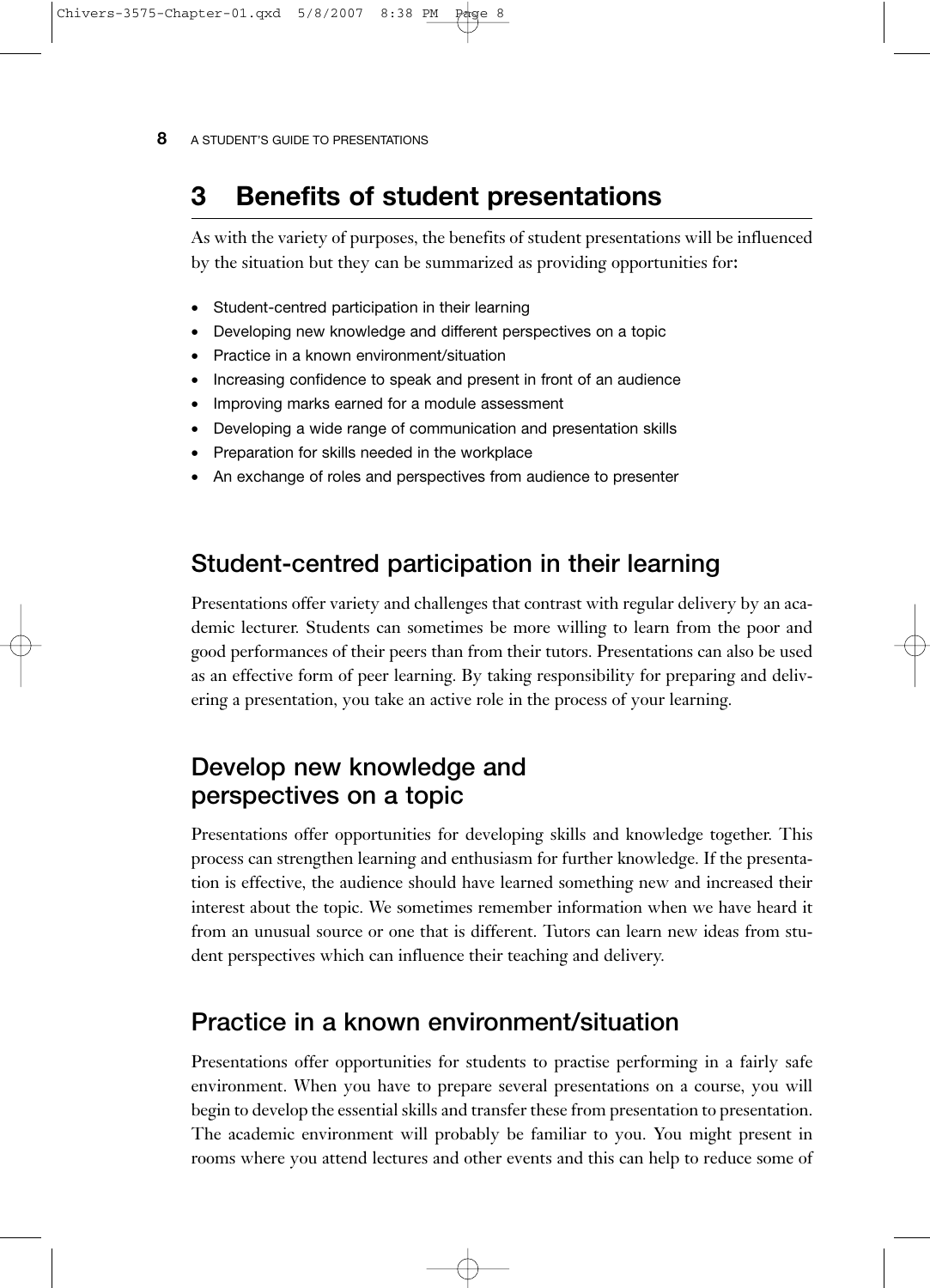your anxiety. If the audience is made up of other members of your cohort, they may be supportive because they can empathize with your feelings.

### Increasing confidence to speak and present in front of an audience

Well-managed presentations, as part of academic courses, can be used developmentally to improve both skills and confidence levels. You may be able to demonstrate your personality in a way that is not possible as a passive listener in a lecture. Presentations can help you to be noticed and stand out from the rest of the group. They enable you to show your individuality. You can learn to deal with nervousness in a positive way that can help to reduce your fears and anxieties. With regular practice, you will improve your confidence and enter employment with some of the interpersonal and communication skills that employers value.

#### Improving marks earned for a module assessment

Sometimes, presentations give you opportunities for earning a higher percentage of marks than for written work alone. Students who prefer to speak rather than write, may be better communicators and presenters in their use of speech or visuals than in a written mode. This is because presentations use different intelligences in addition to the linguistic intelligence needed for essays and reports. In our experience some students are quite confident for their presentations and work better in group situations than on their own. These students may earn a higher total mark for the module where there is a combined assessment of presentation and written report, especially when the presentation earns up to 40 per cent of the module mark.

### Developing a wide range of communication and presentation skills

You may need to think about your own skills and preferences for how you communicate. Do you prefer charts and graphs, diagrams or text, mind maps or lists? Presentations can help you to communicate using different media formats. They also give you opportunities to practise performing in public and develop your speech, use of hands and breathing, all of which we discuss in Chapter 3. Students in the audience will also watch and learn from the presenters' skills, especially if an opportunity is provided to comment on the presentation. Indeed, students are often highly critical of their own performance and that of their peers. These observations and criticisms can provide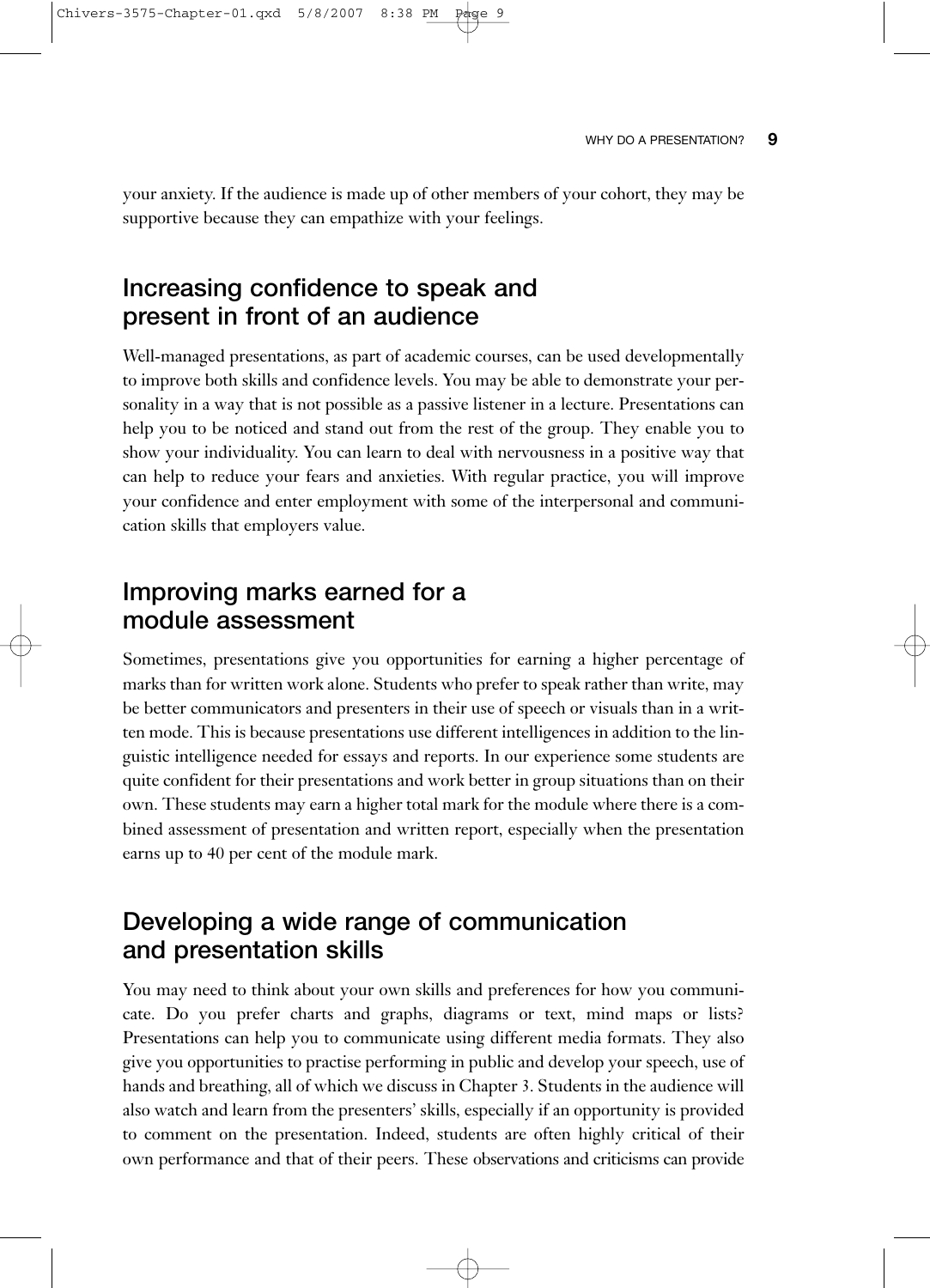useful reflection and recognition of what makes presentations an effective learning situation for them. This reflection can improve future performances and be used in the wider application of job interviews and appraisals.

#### Preparation for skills needed in the workplace

Many employers seek confident candidates and use presentations as a part of their selection procedures. Some organizations use staff presentations frequently for progress reports, staff appraisal and development. Preparing and delivering presentations as a student can help you to be a more competent and confident candidate for interviews. They offer opportunities to develop your team working and project management skills. You will have to work to deadlines and take responsibility for delivering an outcome of your work. You will improve your research, design and communication skills as well as your general presentation skills. We encourage you to see student presentations as a positive experience that helps to prepare you for future employment.

### 4 Examples of student presentations

You may find it useful to read through the examples provided below. These examples are used in later chapters where we discuss some of their features in more detail and provide some useful tips for delivering effective presentations. These examples are:

- 1 A Viva to present an overview of your research.
- 2 A seminar presentation.
- 3 A group presentation on a topic allocated to the group.
- 4 A demonstration of your skills for using equipment.
- 5 Non-assessed presentations to report research progress or demonstrate your product.
- 6 An individual presentation for a job interview.

Even if your presentation situation does not match these examples exactly, you will be able to see some features that are similar to your own experience. To help you identify their relevance, we have structured each example under the same headings for easy comparison. You could use these headings as a template to think about the different features of your own presentations. These headings form a useful acronym PACTHATC:

- **Purpose**
- **Assessment**
- **Content**
- **Timing**
- **Handouts**
- **Audience**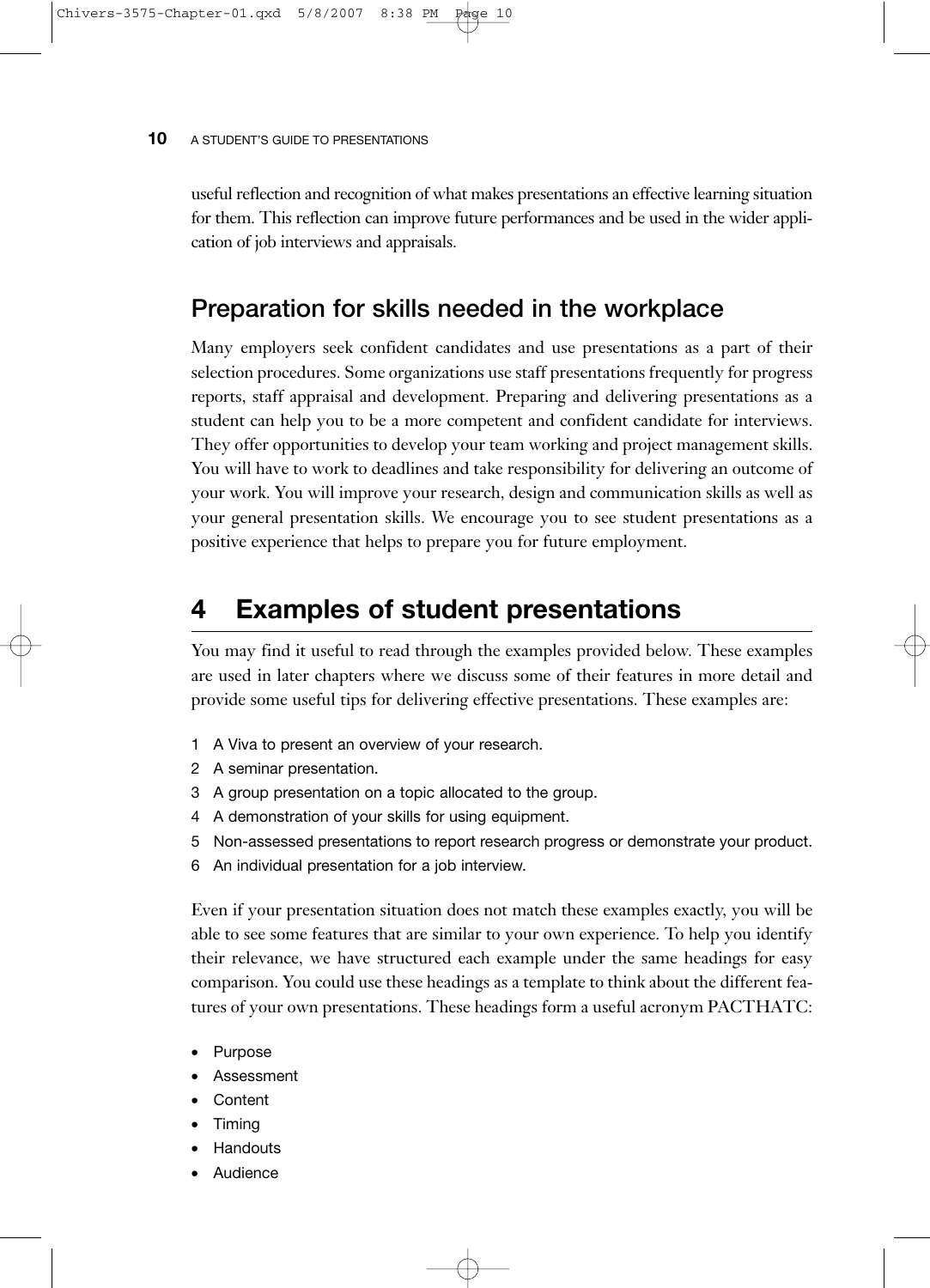**Technology** 

Chivers-3575-Chapter-01.qxd 5/8/2007 8:38 PM

• Comment

### Example 1: a Viva to present an overview of your research

Purpose All students are final year undergraduates presenting the research they have carried out for their dissertation.

Assessment This Viva will be assessed to earn a percentage of marks that contribute towards your degree classification. The percentage varies across courses and could range from 10–40 per cent. A small proportion will be for your presentation skills but the majority of the marks will be given for the quality of research and your understanding of the subject area.

Content This should consist of a brief outline of the research aims and objectives and the methods used. However, the main part of the presentation should concentrate on the results, conclusions and recommendations for future research. At the end you will be asked questions about different aspects of your research to test your knowledge and understanding of what has been achieved.

Timing One hour has been allocated for each student presentation. Within this time, you will need to enter the room, load any PowerPoint presentation, present the content for about 20 minutes, answer questions for up to 30 minutes, pack up and leave the room. If time runs out you will lose marks for poor structure and time management.

Handouts These must be provided for panel members and will probably consist of a copy of the slides used plus additional notes that you think are important. These need to be of a high standard as they could be used in the panel discussion after you have left the room and may have a small influence on the final mark.

Audience This is a panel of three people, two will be academics. One is your Dissertation Tutor. You may have been taught by the other academic who is in the same teaching department as your tutor. The third person is an external visitor who could be either an academic from another organization or a professional practitioner. The panel will probably have agreed their questions before the start of the Viva but there will be freedom and flexibility for them to explore the themes that emerge during your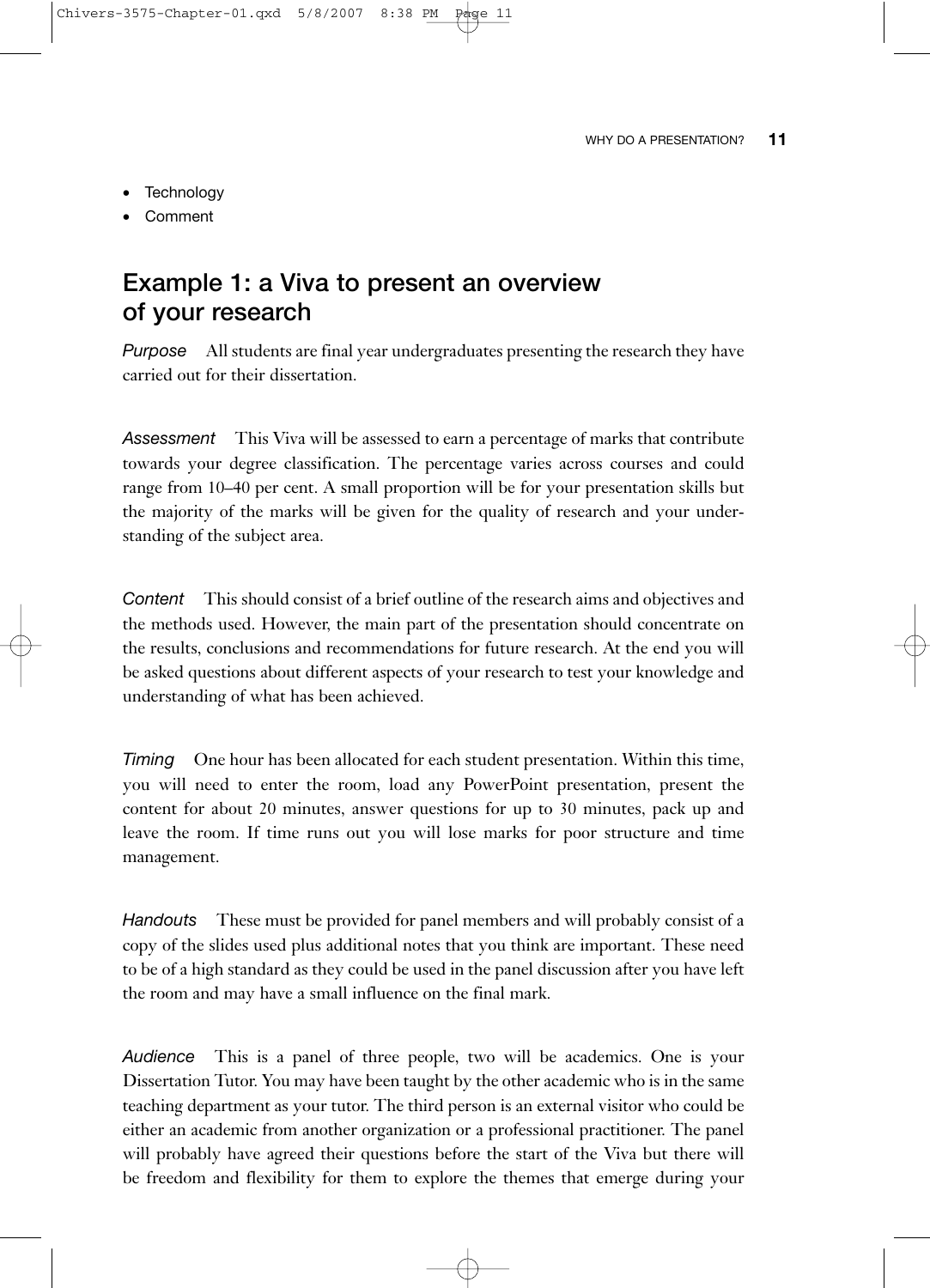presentation. This means that the direction of the questions can be uncertain and you will need to be knowledgeable and confident enough to guide their questions to areas that you consider to be most useful or beneficial to your performance.

Technology You will be expected to use the most appropriate technology such as PowerPoint, audio, video or any kit that needs to be demonstrated.

Comment This Viva will be an important event in your course. You will have worked hard on your research and this is your opportunity to demonstrate the quality of your research and your understanding and enthusiasm for the topic area. You will have only a short amount of time to get your message across to the audience. At this final stage of the course you will have deeper knowledge and be very 'close' to the research so that preparing the presentation might be difficult. You will need to step back and be objective about what is the most useful content that conveys the level of work in such a short amount of time. However, this could be an opportunity to explain and justify what was not articulated in the dissertation. It might be possible to find out who the panel members are beforehand and this could help you to focus the content on specific themes, especially if they are experts in the topic area of the presentation.

#### Example 2: A seminar presentation

Purpose You are asked to give a paper to your tutor and your student cohort. The purpose of the seminar is for you to provide evidence of your research for and understanding of the topic or the text. Also, in this situation, you take some responsibility for teaching the other students who attend the seminar. They are expected to understand the content and use it elsewhere in the module when it is relevant.

Assessment For this presentation you earn a fixed amount of marks that are 15 per cent of the module total but completing the seminar to a 'reasonable standard' earns the marks rather than marks being awarded for content and performance. However, if the tutor judges it to be of a low standard and of limited value, you will be asked to deliver it again on another occasion. This is to ensure that students work towards an acceptable standard of preparation and delivery. However, a similar example could be developed where you earn an individual mark within the 15 per cent that reflects your skills and performance in the seminar.

Content You have been briefed about the text or the topic areas to be covered by the academic tutor. You have to provide an overview of the text or topic then explore key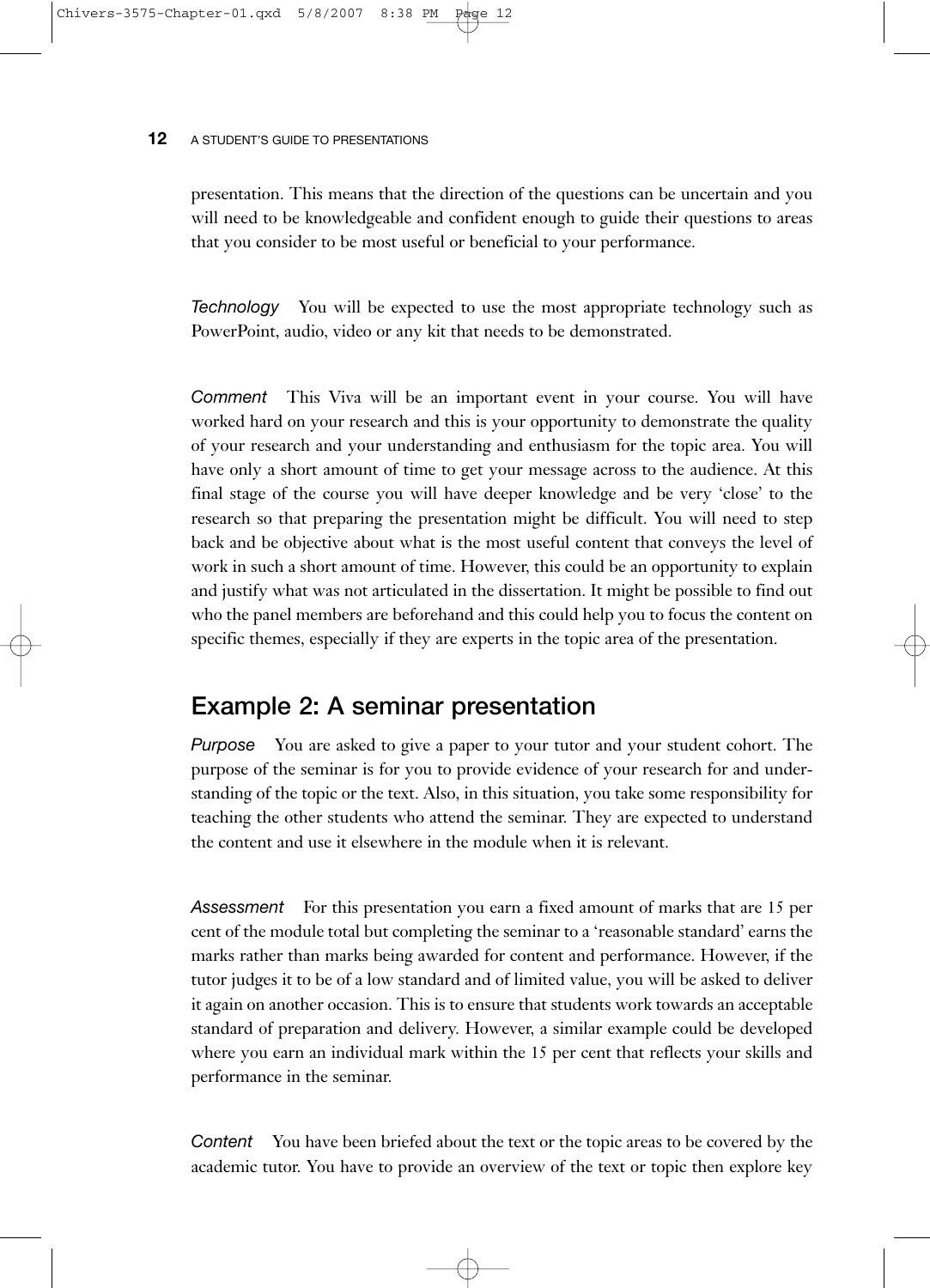themes in more detail. The tutor has been available to offer guidance and you have reported your progress and asked any questions through e-mails.

Timing The seminar will last for one hour. This will consist of approximately 40 minutes for your presentation and the remaining 20 minutes for questions and discussion. You are free to decide how and when you allow the questions to be asked. The tutor may interrupt during the seminar to ask you for further explanation and may direct the questions to ensure that relevant themes and issues have been covered.

Handouts You are expected to provide some handouts that explain the topic as it will not be covered in detail in any other seminars or lectures on the module. These could be a copy of your script for the seminar. Alternatively, they could be a list of the main themes in your content, with brief descriptions, examples, facts and key issues relating to the topic. Both types of handouts should include references to useful resources that can be followed up at a later date.

Audience This will be the module tutor and student members of the cohort so it could range between 4 and 20+ people.

Technology Use of technology will vary between giving a handout that is used to direct the structure of the seminar to use of PowerPoint to cover the content.

Comment In this example, your presentation skills are not directly assessed but you will be expected to deliver the content in a clear style that generates interest in the topic. Probably much of the preparation time will have been spent reading so that you understand the topic or text well enough to present a seminar from which the other students can learn. You will need to develop a logical structure that explores key themes and draws some conclusions. The quality of your performance in this seminar will develop your reputation for delivering good or poor quality seminars. The audience will feel more positive towards you if they leave with some useful notes and a deeper understanding of the topic and consider their time to have been well spent!

### Example 3: Group presentation on a topic allocated to the group

Purpose This presentation provides an opportunity to research and provide a more detailed review of an area of the curriculum covered in the general lectures. You are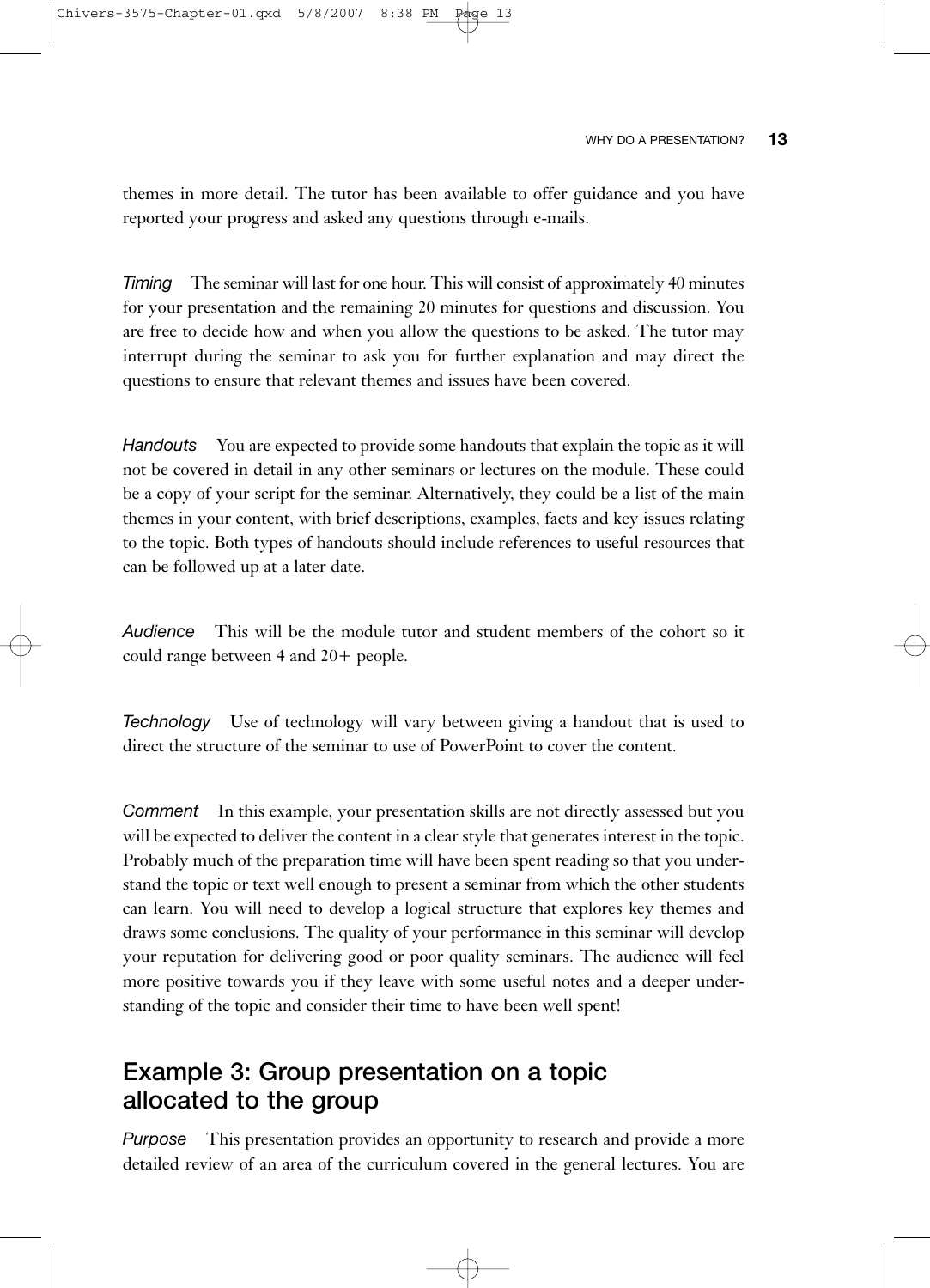expected to draw on themes covered throughout the module to demonstrate how well you understand the topic. The audience will be expected to learn more about the topic by listening to the presentation. Thus it combines several purposes of teaching, learning and assessment.

Assessment This presentation earns a percentage of marks that contribute towards the overall module mark. The percentage varies across courses and could range from 10–50 per cent. How these marks are given will vary with the situation but they could be given for your presentation skills, the quality of your research, your understanding of the subject area and perhaps the supporting handouts. In some presentations, marks may also be given for how well you work as a group. All members of the group will be given the same mark so you might be concerned that you will be limited by the weaker members of the group. There will however, be an opportunity to earn the remaining percentage through your individual piece of work.

Content The topic areas to be covered have been allocated by the tutor. You have to provide an overview of the topic then explore key themes in more detail. The tutor has been available to offer guidance and you have reported your progress and asked any questions through e-mails.

Timing A fixed amount of time will have been allocated for this presentation. The time could be between 20 and 60 minutes. A small proportion of this time will be devoted to questions from the audience.

Handouts You are expected to provide some handouts that explain the topic as it will not be covered in detail in any other seminars or lectures on the module. These should be more than just copies of any slides used and could be notes from part of the script for the presentation or summaries of key themes with references to useful resources that can be followed up at a later date.

Audience This will be the module tutor and student members of your cohort so it could perhaps be up to 40 people. They will probably have a general understanding of the topic but apart from the tutor, they will not be experts.

Technology You will be expected to use the most appropriate technology such as PowerPoint, audio or video.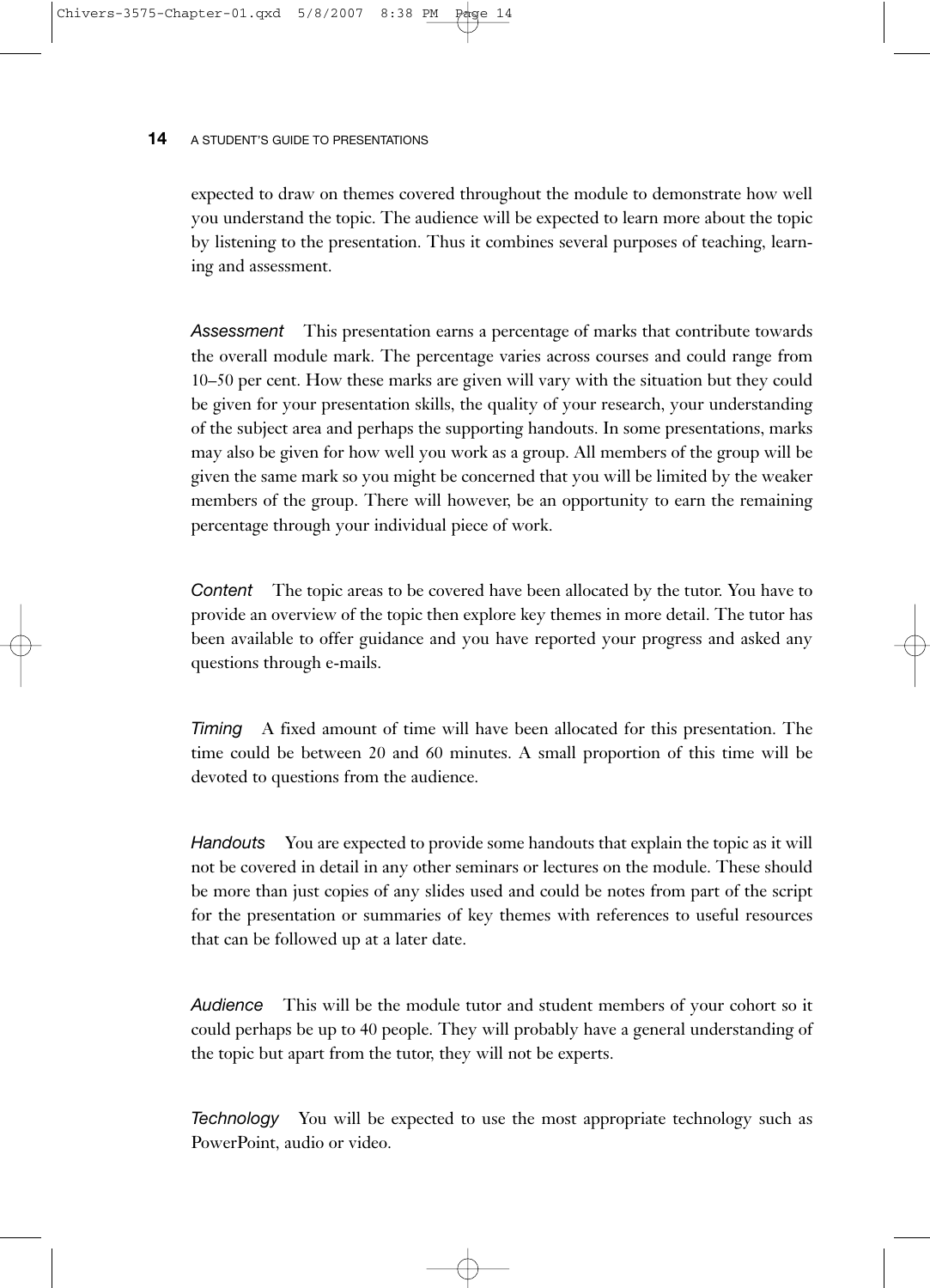Comment In this example, you will be expected to work well as a group. Your presentation skills will be assessed and you will be expected to deliver the content in a clear style that generates interest in the topic. Probably much of the preparation time will have been spent researching and reading so that you understand the topic well enough to deliver a presentation from which the other students can learn. Time will also be needed to allocate tasks between the group members and share the responsibility for preparing the content, designing the handouts and practising the content. You will need to develop a presentation that has a logical structure and interesting content that explores key themes and draws some conclusions.

### Example 4: A demonstration of your skills for using equipment

Purpose This type of presentation is an opportunity to demonstrate your current level of skill for using some equipment so that the academic can give advice on how to improve these skills. This equipment will be something that you will be expected to use competently in your future employment. This could be in a medical context or craft design or technology courses. First aid training could be another example where dummies are substituted for people. Other examples could include: hairdressing, cookery, car maintenance, laboratory work. The purpose is to show the tutor your skills, plus you will have the opportunity for further learning and improvement of these skills.

Assessment This is not assessed as a presentation. You will have some formal assessment in the future before you become a practitioner so this presentation will be useful as a form of rehearsal and training before the final assessed presentation.

Content You will need to explain the context for the use of the equipment and demonstrate the correct use. You may also need to outline some examples of variations of its use such as for different patients or different medical conditions. If it is a laboratory situation, you may also need to explain safety precautions or how problems and mistakes can be rectified.

Timing The time may vary between 10 and 60 minutes depending on the type of demonstration. Some time for feedback will be included so that areas for further practice can be discussed and agreed.

Handouts These may not be needed for this type of presentation. However, you may be asked to provide a set of instructions for demonstrating the equipment as the process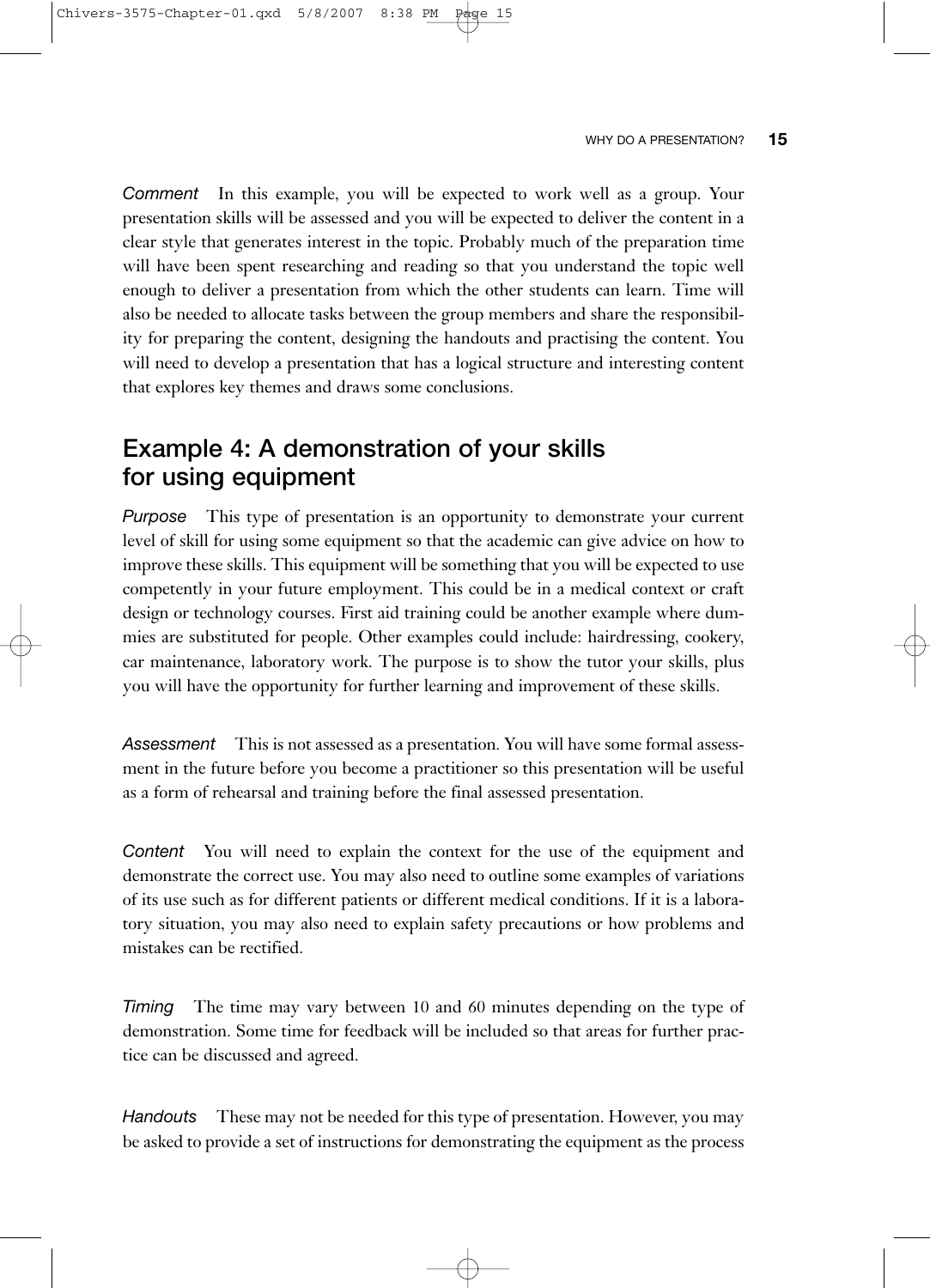of creating these instructions will improve your understanding of the techniques needed.

Audience The tutor will be present but there may also be other members of your cohort as this can be a useful learning event through the chance to observe the procedure and discuss aspects that arise from the demonstration.

Technology The technology will be central to the purpose of this type of presentation rather than a communication tool or enhancement. This will vary depending on any of the examples given above such as the use of a dummy for a first aid course, engineering equipment or a sewing machine on a craft course.

Comment Do not think that because there is no formal assessment, you do not need to prepare for this type of presentation. You will need to work and rehearse as for any others. This presentation offers an opportunity for some coaching and learning. It is really useful to demonstrate your level of skill and where you are having any problems with the technology. The tutor will advise you on how to improve and may give tips to solve any problems.

#### Example 5: non-assessed presentations to report progress or demonstrate a product

Purpose There are two presentations in this example. You are a member of a group that has to design a website for the final assessment of a module. (On some courses this could be a garment, prototype, recipe or other relevant product.) You also have to write an individual report about the development of the site and discuss the reasons for choice of features and content. Halfway through the assignment, everyone in the group has to meet the tutor for an informal presentation on the progress of your work. The idea is that the presentation will inform the tutor of the progress you have made, so that she can advise you on any problems. This is similar to the previous example where the tutor will advise and encourage the students to improve their product for the final assessment. At the end of the module the completed website (product) will be demonstrated by the group.

Assessment Neither of these presentations will be formally assessed. You will be given an individual mark for your own final report and a separate mark for the website that you develop as a group. It is therefore in your interest to create a good product with the group but also produce a high quality individual report so that you earn a good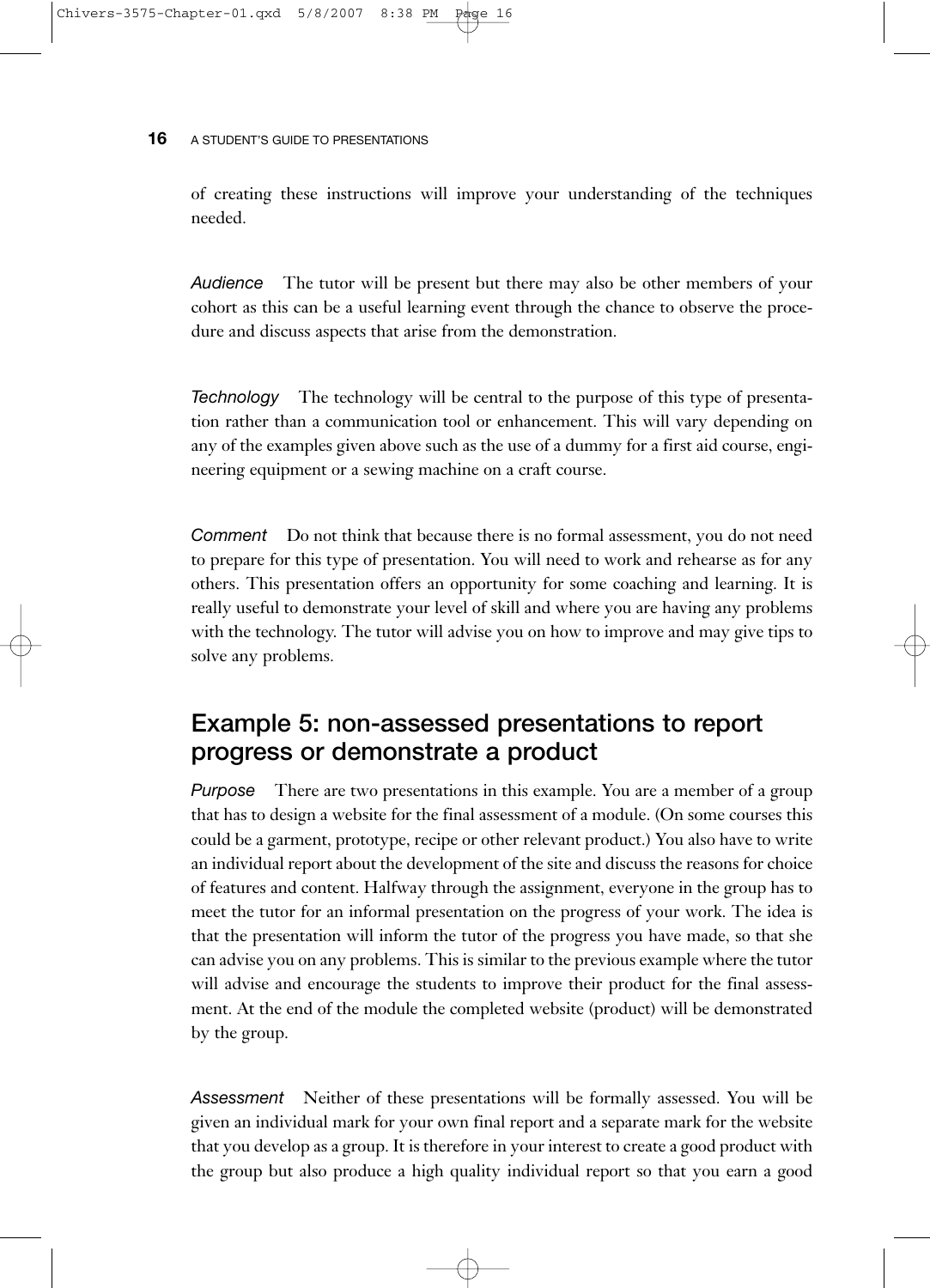combined mark for the assignment. Whilst this presentation will not earn a mark it should contribute to your final mark if you use it wisely. Having a date for the presentation can help group members to focus on tasks that need to be developed. You will also be able to explain any problems that have arisen and seek some advice and suggestions from the tutor. The final presentation can be used to 'sell' the product and convince the tutor of the quality of the website or product. This will be important if it could influence the final mark given to the product.

Content For the first presentation, you only have a few minutes to explain your ideas clearly. You will explain your progress so far, any problems you are having and how you see the product developing. This will be interactive as your group and the tutor will be able to ask questions about the product. The second presentation will be more formal as you will explain and demonstrate the completed site. The tutor will ask questions at the end of the presentation and make notes that will help later when she marks the site and the individual reports.

Timing You are going to be allowed about 10 minutes for the first presentation and 45 minutes for the second one.

Handouts For the first presentation you will probably only need notes of the work in progress that show tasks and proposed time scales that can be reviewed by the academic. However, clear detailed notes that perhaps include diagrams will help to keep you working well towards the goal. For the second presentation you are asked to demonstrate the product and give a brief outline report of the key features of the product and anticipated users. This report will be included as part of each of the group members' final individual reports that will also include critical analysis and reflections on the processes used and features of the product that could be improved further.

Audience The presentation is to the tutor but other members of the cohort are supposed to be present, so that they see the products created by other students, and learn by observing their peers' performance.

Technology This will be the software package used to develop the website.

Comment In this example, you need good presentation and communication skills but they are not directly assessed. You may not feel very motivated because you know that you will not get a specific mark for the presentation. It is important to see this as an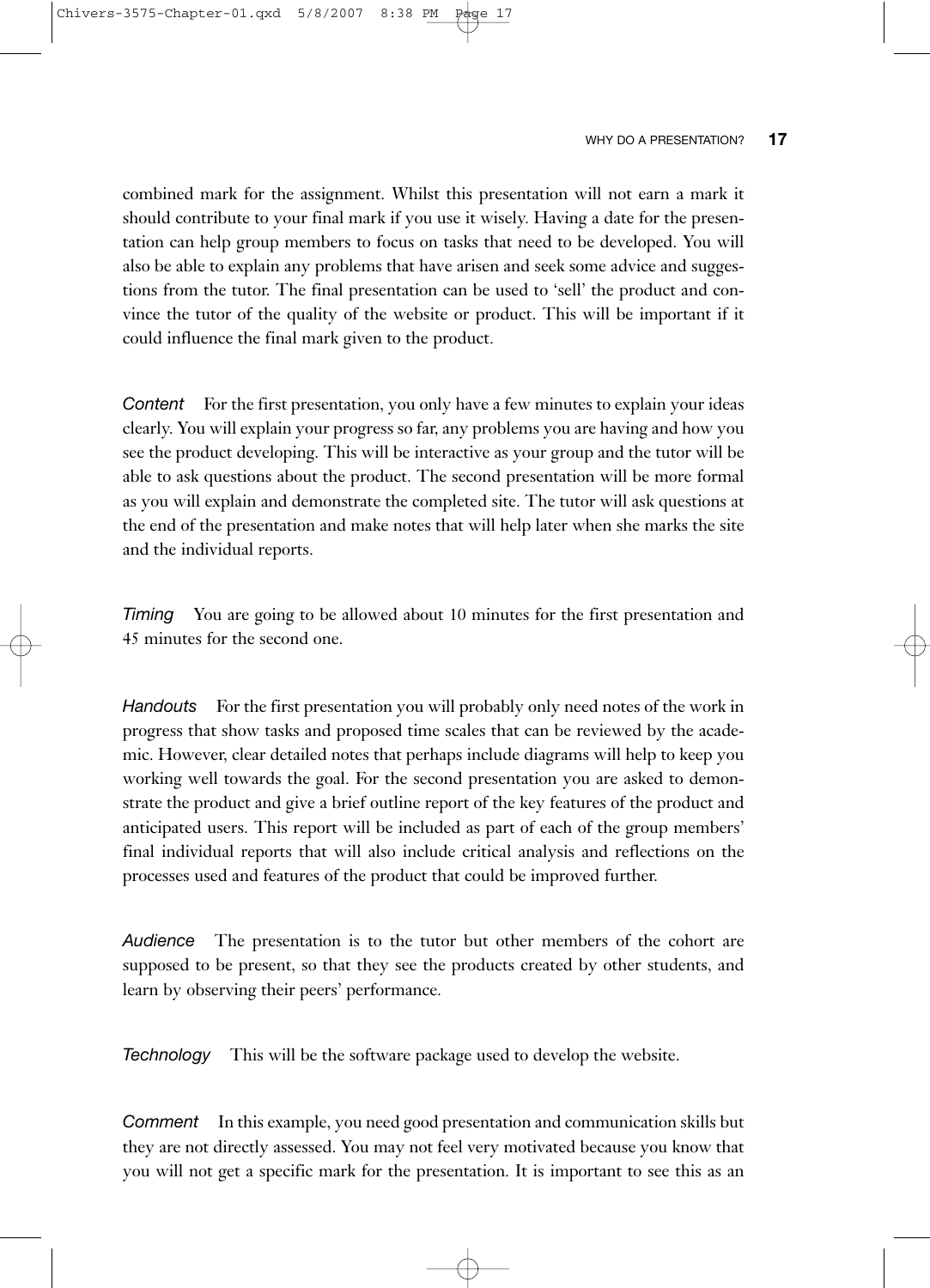opportunity to practise in a non-threatening context, then to convince the tutor of the merits of your product.

### Example 6: an individual presentation for a job interview

Purpose You are one of six candidates in the final selection group for a job. You are asked to attend a final interview where you will meet the recruitment panel to answer questions about the skills that you can bring to the job. You have also been asked to prepare a 10 minute presentation on a given topic using PowerPoint. This presentation is one of several methods used to select the most suitable candidate but it is your opportunity to demonstrate your presentation skills, levels of confidence, personality and interpersonal skills.

Assessment The panel will use a scoring system for the presentation of each candidate, but you will not be given this score. They understand that you will be nervous but will award marks for: keeping within the brief given; selection of relevant content; clarity of communication skills; appropriate use of PowerPoint.The quality of the presentation will contribute towards a final score of marks earned for group exercises and psychometric tests which will also be used in the selection process. However, where these scores are similar between candidates, the presentation will probably influence the final choice. It is therefore an important method within this range of selection methods.

Content You have been given a topic or statement relevant to the type of job you have applied for. In a short presentation it is essential to be very succinct. However it can still be useful to provide a brief introduction to the content, structure the main part into three broad themes then close the presentation.

Timing A fixed amount of time will have been allocated for each candidate and the 10 minute presentation is part of this. The panel members will be able to question you after the presentation and this could take up to 20 minutes. After you leave the room, they will discuss your performance and agree the final mark.

Handouts You have been asked to provide a handout of the set of slides used with space for notes at the side. Panel members will use these to make the notes needed to remind them of your performance when they are comparing you with the other candidates.